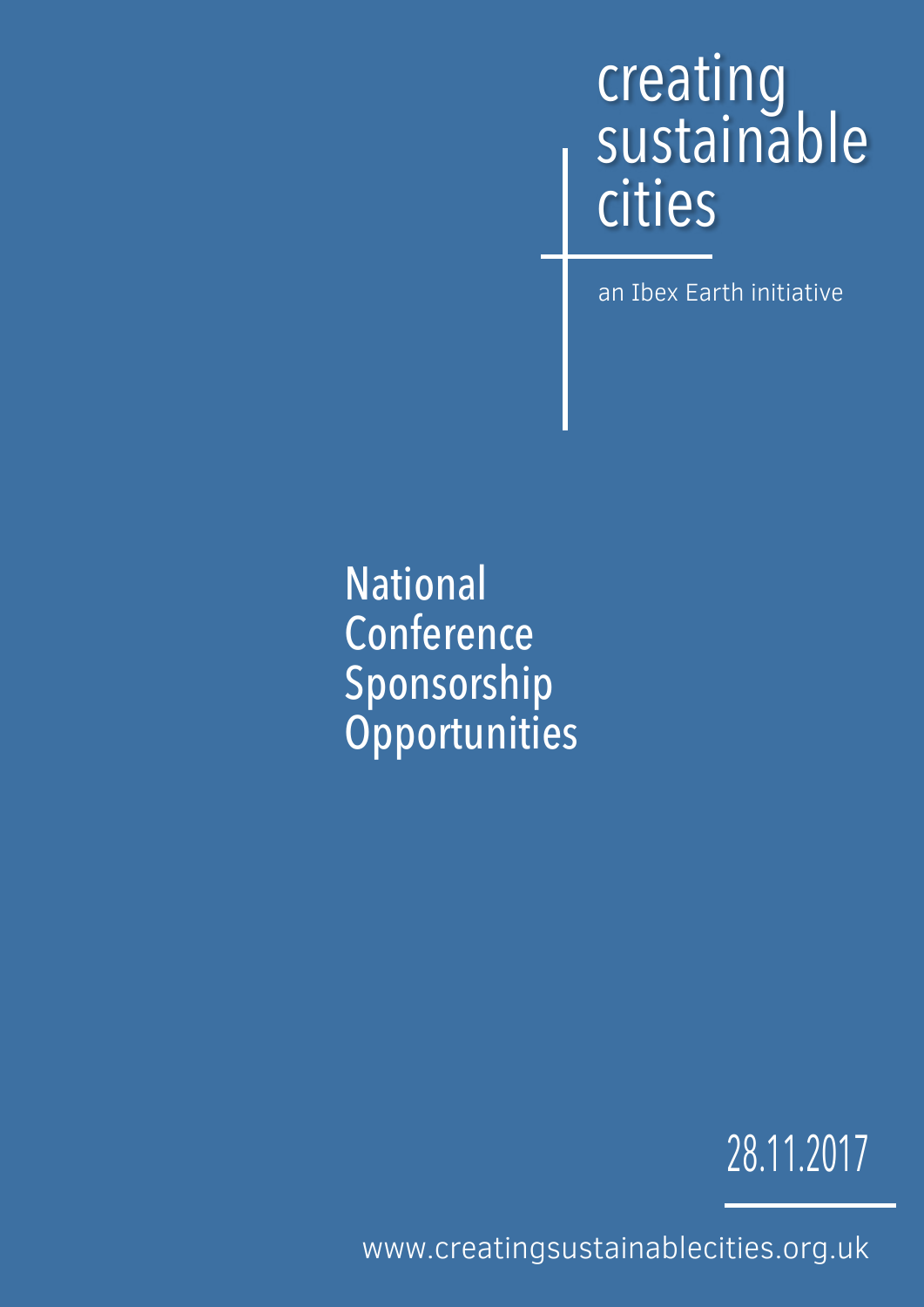# To a great mind, " nothing is little.

ARTHUR CONAN DOYLE



Welcome to Creating Sustainable Cities 2017 - Ibex Earth's annual national conference that brings together leading representatives and decision-makers from the sustainable city space in order to share sustainable solutions and innovations that help tackle common challenges that are faced by the UK's urban landscapes.

IBEX **EARTH** 

mber 2017 stminster (120 seated capacity) networking) **WEBS**<br>inablecities.org.uk

This is the second Creating Sustainable Cities Conference and we would like to invite you to consider sponsoring it. We have a series of excellent Sponsorship Packages that are set out in the remainder of this booklet and have an incredible network of organisations already in place to help promote the Conference, maximising associated outreach across the UK's cities and towns.

| <b>DATE:</b>    | Tuesday 28th Nover   |
|-----------------|----------------------|
| <b>VENUE:</b>   | Europe House, Wes    |
| TIME:           | 09:30 - 15:30 (plus) |
| <b>WEBSITE:</b> | www.creatingsusta    |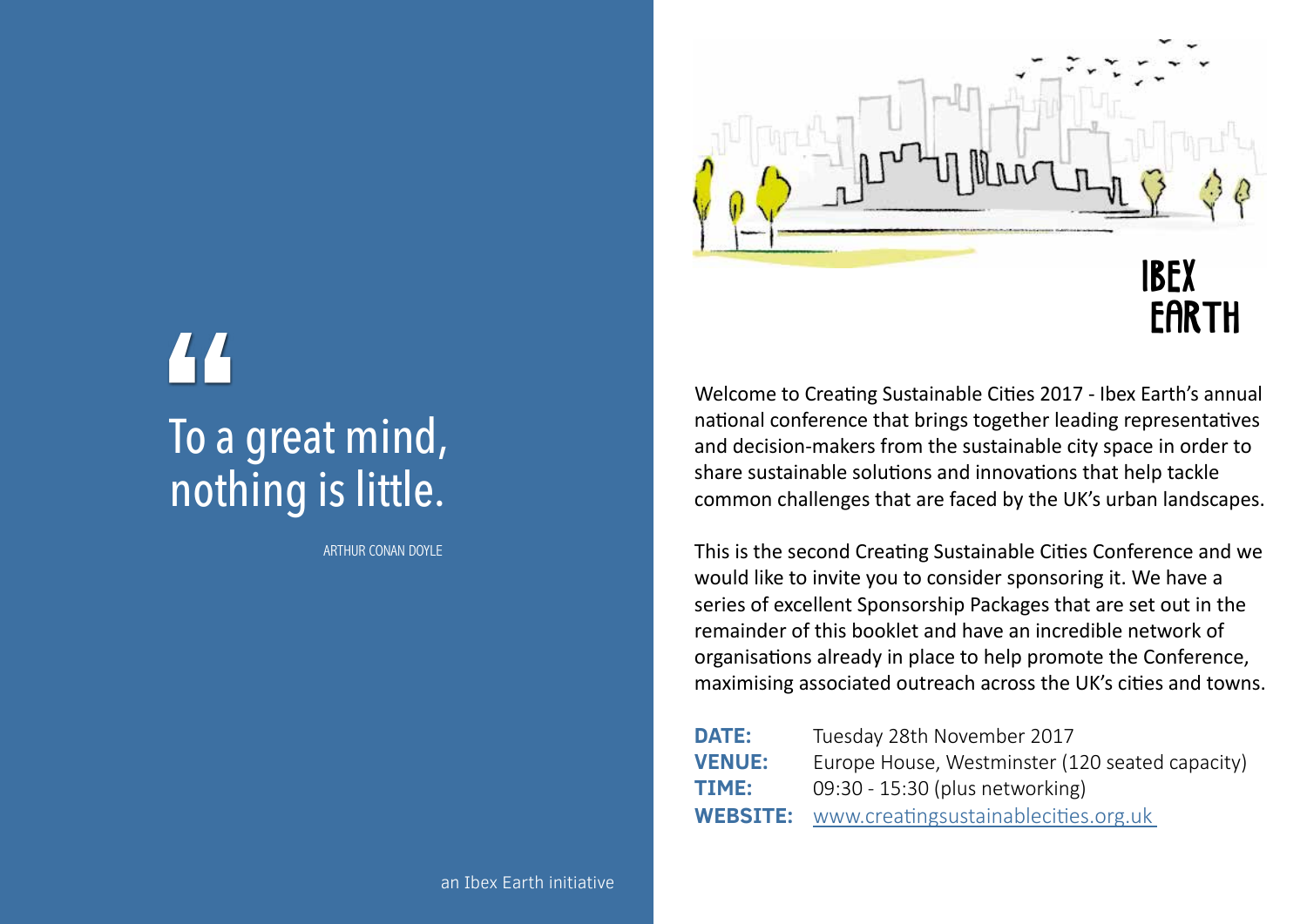#### **THE CONFERENCE OBJECTIVES AND AGENDA**

The Conference will bring together the UK's leading figures and minds from within the sustainable city space.

#### **Senior decision-makers and representatives from:**

- local authorities
- regional/national government
- policy makers
- health bodies
- leading academics
- utility companies
- transport providers
- NGOs and charities

The venue has capacity for 120 attendees and our objective is to ensure as many of the UK's cities and towns are represented at the Conference as possible.

#### **OUR AUDIENCE:**

### **OUR SPEAKERS:**

**Those already confirmed for the 2017 event include:** Forum for the Future, Imperial College London, Ashden, 10:10, University of Essex, Julie's Bicycle, Innovate UK, University of Portsmouth, 10:10 and Project Dirt. We are now approaching members of the private sector to complete our lineup.

View the 2016 programme [here.](https://www.creatingsustainablecities.org.uk/2016)



On Tuesday 28th November 2017, Ibex Earth will host the second annual Creating Sustainable Cities Conference at Europe House, Westminster.

The Conference provides a unique platform to push ideas and identify sustainable solutions and innovations to tackle common urban challenges faced by cities and towns in the UK, for example delivering sustainable energy projects or addressing localised flooding.

Essentially, we collaborate with organisations from the public, private, academic and third sectors to ensure that the event programme is both timely and relevant, only including topics that the audience wants to hear about.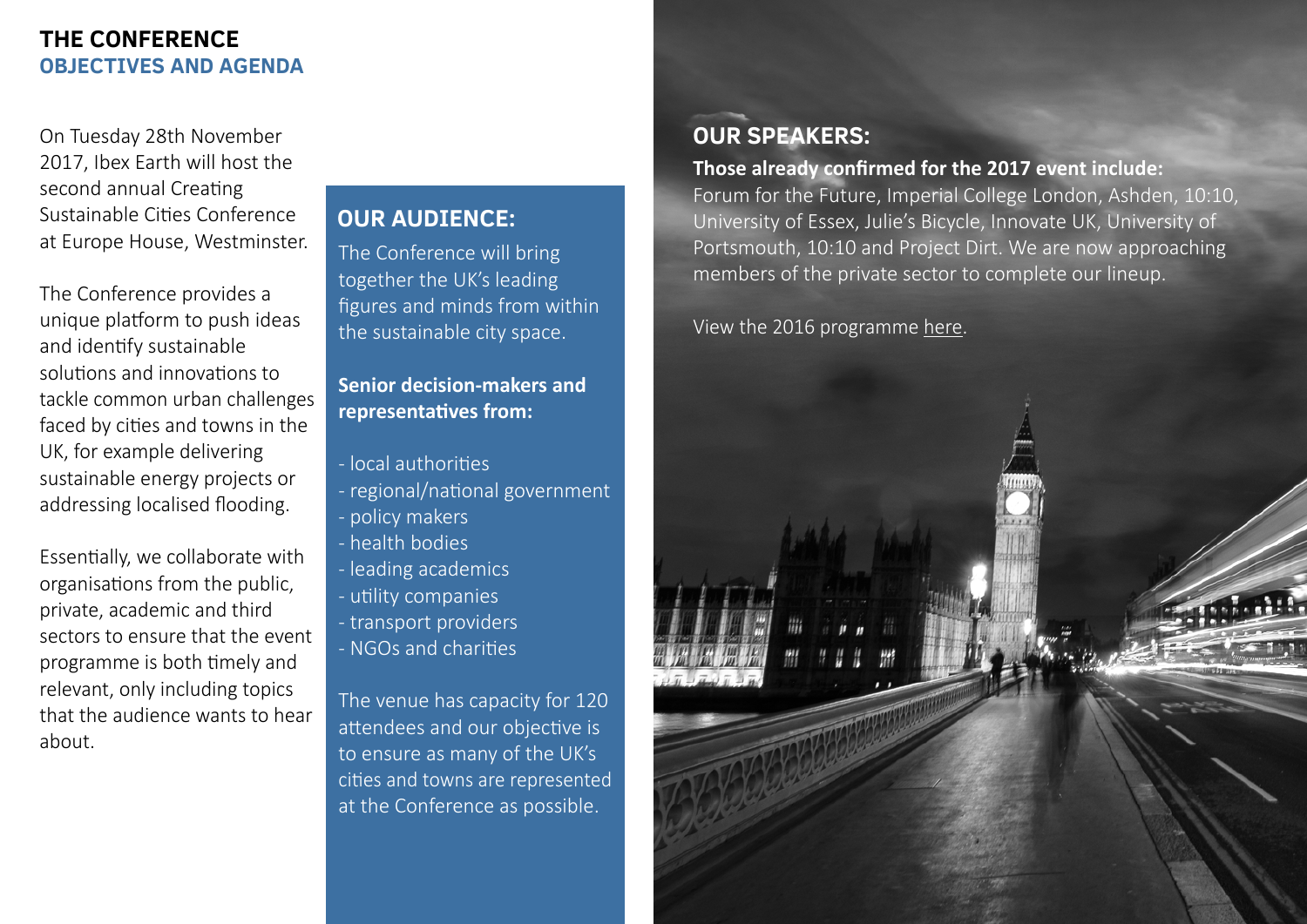## About Sponsorship  **- WHY GET INVOLVED**

## creating sustainable cities

#### **ENGAGE WITH LEADING MINDS**

Network with the most influential decision-makers within the sustainable city space and connect with an engaged audience looking for solutions and ideas.

#### **BRAND POSITIONING**

Position your brand at the forefront of the sustainable city marketplace and raise your profile across the UK's urban landscapes.

#### **ONGOING ENGAGEMENT**

Secure opportunities to become involved with a growing network of leading organisations from within the public, private, third and academic sectors.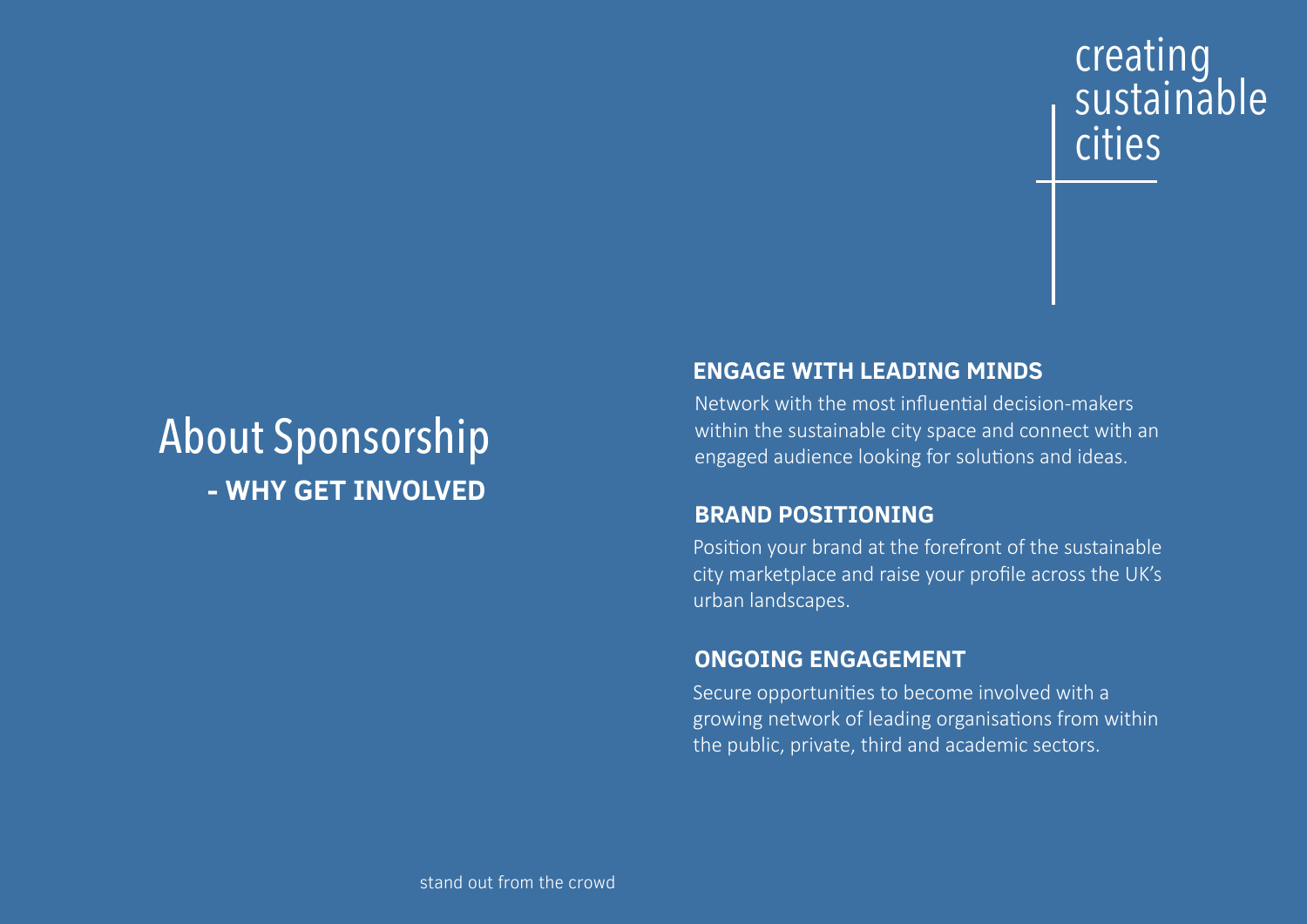We are keeping the sponsorship opportunities for Creating Sustainable Cities 2017 incredibly simple, with each Sponsorship Package designed to help maximise your brand exposure and demonstrate your organisation as a leader in the sustainable city marketplace.

#### **In addition all sponsors receive:**

- Exposure to key decision-makers and representatives from organisations within the public, private, third and academic sectors.
- Marketing space within the Conference venue, together with brand feature on the associated website for 12 months.
- An article in the Creating Sustainable Cities Journal, which is distributed to all 353 local authorities in England and a feature in the Conference Programme.

#### **Exposure to Conference Marketing from:**



Your brand will be on every attendees lanyard, a highly visible presence across the Conference, representing incredible value for money and return on investment.

The 'YOUR' company Headline Sponsorship package provides you with unlimited branding across the event - maximising your brand exposure. You will receive prominent branding on all marketing material, a chance to exhibit your company in highly visible areas during the event, a keynote opening or closing speech and we would work closely with you to develop other brand opportunities both prior to, during and after the Conference.

#### **HEADLINE SPONSORSHIP £ NEGOTIABLE**

#### **OUR SPONSORSHIP PACKAGES TAKE PART IN CREATING SUSTAINABLE CITIES 2017**

Lead sponsor in the Conference venue, with prominent branding on all marketing material, speakers stage and dedicated space to promote your brand in each session.

Choose a session to sponsor, for example 'YOUR' company presents 'Sustainable Energy' at Creating Sustainable Cities 2017. A great opportunity for brand exposure.

#### **SESSION SPONSOR £1,500**

#### **GOLD SPONSOR £3,500**

#### **LANYARD SPONSOR £1,500**

You will have your company brand associated with both the coffee and lunch at the event. A great outreach opportunity to all attendees throughout the event.

#### **COFFEE/LUNCH SPONSOR £1,500**

To discuss our Sponsorship Packages further please contact: chrislivemore@ibexearth.com | 07714 811608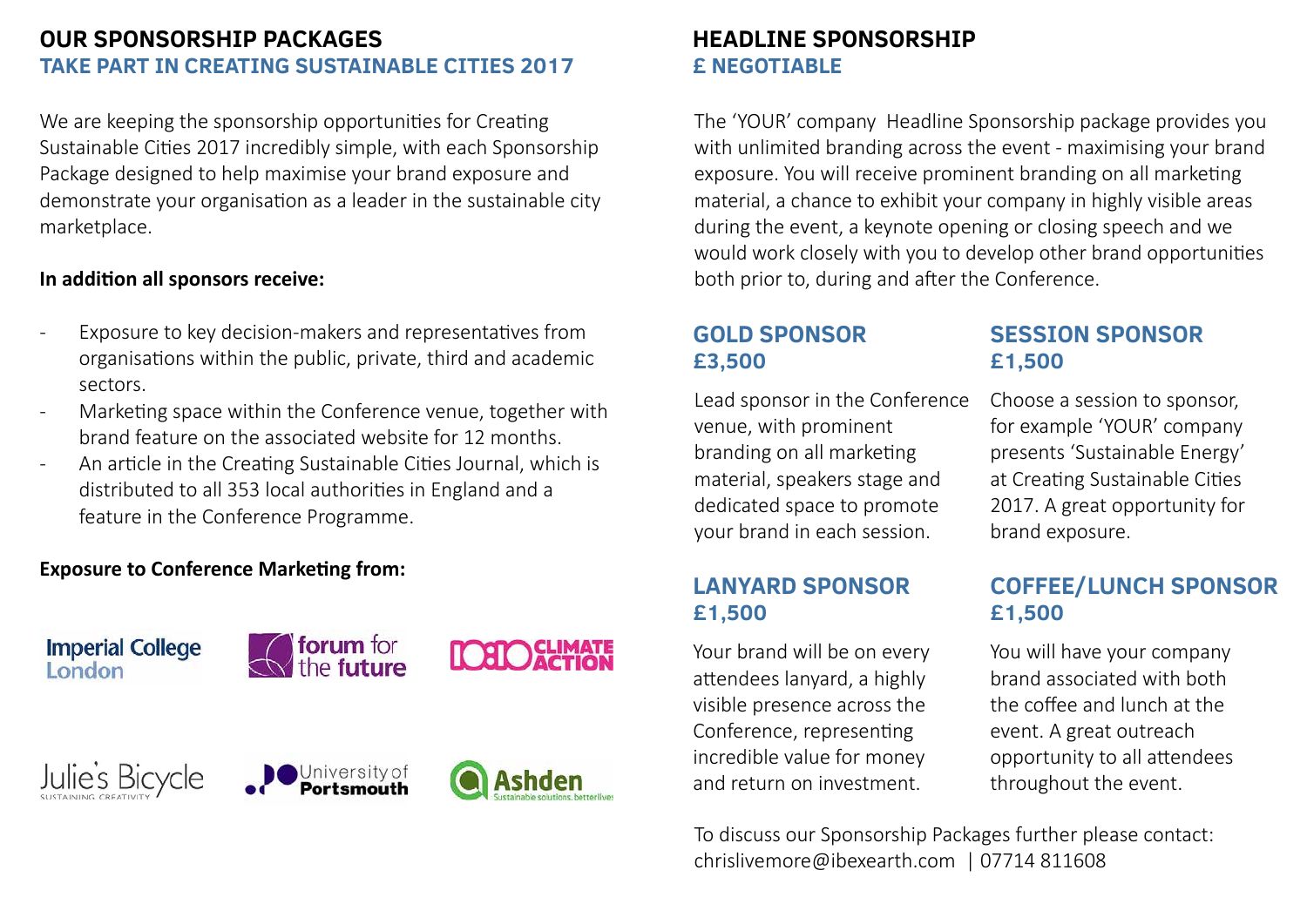#### **VENUE: EUROPE HOUSE 32 SMITH SQUARE, WESTMINSTER, LONDON**









Europe House, Westminster has been confirmed as the venue for Creating Sustainable Cities 2017. It is located a short walk from Westminster tubestation and provides excellent and easy access for the target audience to attend.

You can view additional details about Europe House [her](https://ec.europa.eu/unitedkingdom/sites/unitedkingdom/files/20160226_europe_house_events_rooms_set_ups.pdf)e - it is a fantastic venue and ideally suited to be the 2017 home for the Creating Sustainable Cities Conference.

The venue has capacity for up to 120 people, with areas for refreshments, marketing displays and networking sessions.

#### **THEMES FOR 2017 OUR SIX FOCUS AREAS**

In order to cover a wide range and diverse selection of topics, Creating Sustainable Cities 2017 has been split into six distinct sessions:

The session explores what city decision-makers and key stakeholders must consider when looking at the future of energy across an urban landscape.

This afternoon session looks at how sustainable solutions to transport can result in a reduction in carbon and air pollutants and improve public health.

#### The Future of Energy across the UK's Urban Landscapes:

#### Driving Innovation in Cities:

How do you engage with the key city-decision makers, stakeholders and citizens? This session looks at some excellent examples of projects and initiatives.

One of the most popular sessions from the 2016 Conference is back and will deliver a series of engaging talks that look at the many benefits of greener cities.

#### Engaging with a Sustainable City:

#### Why we must 'Green' our Urban Environments:

We are delighted that Emily Penn will join us and examine the role that cities can play in helping to address one of our planet's most pressing environmental challenges.

The final session will look at some of the upcoming opportunities to help cities finance the work that will help them create more sustainable urban environments.

#### Addressing the issue of Plastic Pollution:

#### Financing Sustainable Cities: